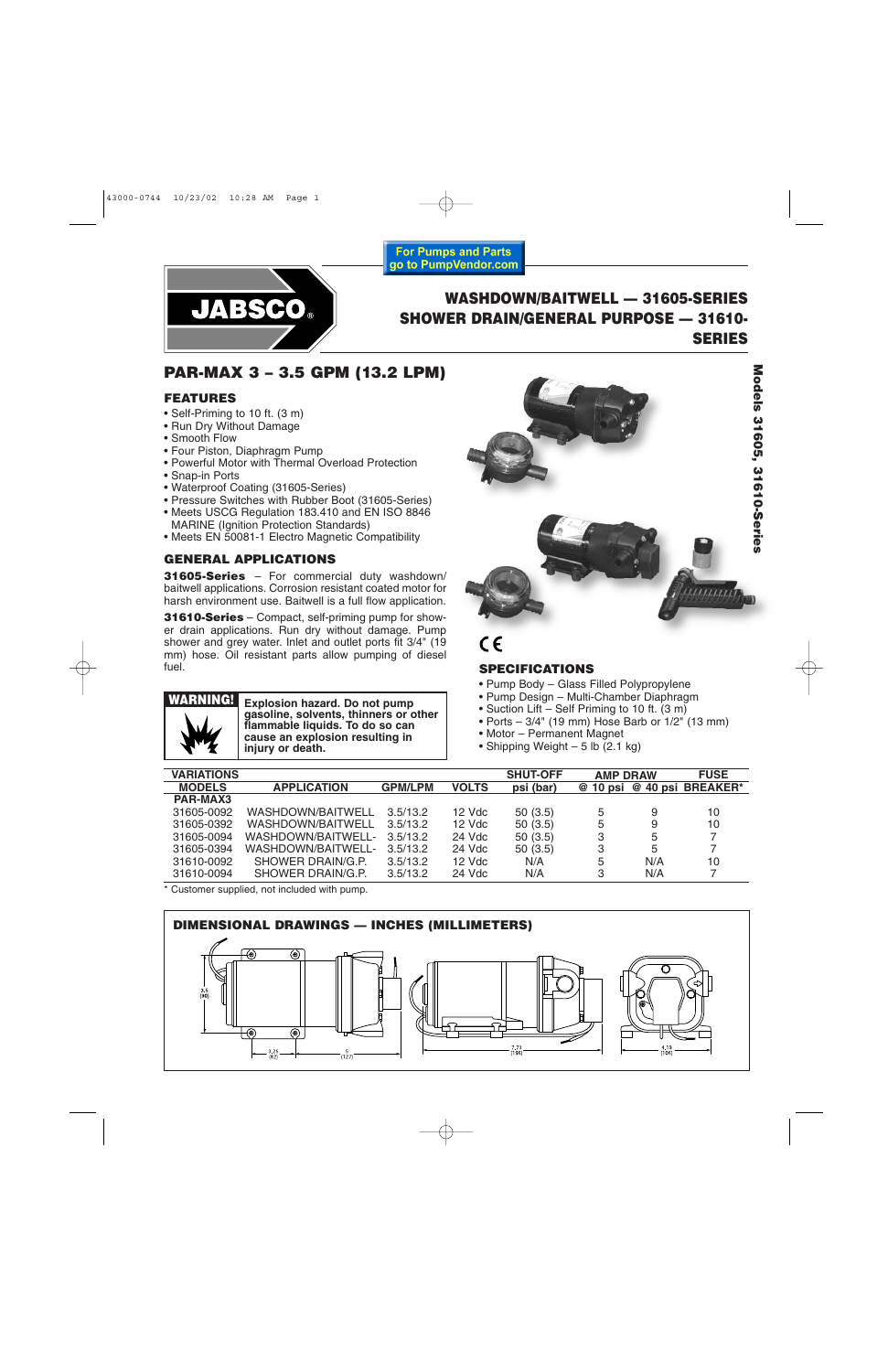### **INSTALLATIONS**



## **MOUNTING**

The PAR-MAX pumps are self-priming and may be located above or below the water supply in a dry location. To vertically mount these units, it is best to do so with the motor on top. This will prevent water dripping on motor in the event of a leak. Place pump on a solid surface and secure with the four mounting screws being careful not to compress the rubber grommets which act as shock absorbers.

### **PLUMBING**

IT IS RECOMMENDED THAT MARINE GRADE REIN-FORCED HOSE BE USED FOR ALL PLUMBING WITH THESE MODELS OF PAR-MAX PUMPS.

### **31605-Series** – Washdown/Livewell (Fig. 1)

Install the Pumpgard strainer (provided) to the hose from the water source (thru-hull seacock or water tank). Connect the Pumpgard strainer to the pump inlet port. Connect the pump discharge to a 3-way valve or T (if livewell has a shutoff valve). Connect to livewell and to hose bib. From hose bib use new spray nozzle.

**31605-Series** – w/Rule® Dual Port (Fig. 2)

Install Rule® dual port pump to seacock. Connect hose from dual port pump to livewell/baitwell tank (see Fig. 2). Connect washdown hose from dual port pump to Pumpguard strainer, connect to pump inlet port. Connect hose from pump outlet to pressure nozzle.

### **31610-Series** – Shower Drain (Fig. 3)

Install hose from shower drain to Pumpgard strainer. Connect Pumpgard to pump inlet port. Install hose from pump outlet port to discharge thru-hull or grey water holding tank.

Note – Pumpgard strainers should be mounted in the most accessible place possible to make periodic cleaning of the screen easier.

### **WIRING**

In an easily accessible location, install a switch to control electricity to the pump. The switch should have an amp rating equal to or greater than the fuse size specified for the pump. Turn the pump off when not used for extended periods or when the tank is empty.

The electrical circuit should be protected with an overcurrent protection device in the positive lead. See chart for proper size. The pump circuit should not include any other electrical loads. The open terminal on the pressure switch is positive. Black wire from the motor is negative.

Select wire size from chart below. Use total length of wire from the battery to pump and return. Chart allows for 3% voltage drop. If in doubt, use next larger wire size.

#### **If you are not familiar with applicable electrical standards, have the unit installed by a qualified electrician.**

After installation, check the voltage at the pump motor. Voltage should be checked when pump is operating. Full voltage must be available at the pump motor at all times.

| <b>Total length</b> | $0 - 20$             | 20-35                | $35 - 55$           |
|---------------------|----------------------|----------------------|---------------------|
| in feet             | $(0-6 \; \text{m})$  | $(6-11 \; m)$        | $(11-17 \text{ m})$ |
| 12 Volt             | #14 AWG              | #12 AWG              | #10 AWG             |
|                     | $(2.5 \text{ mm}^2)$ | $(4 \text{ mm}^2)$   | $(6 \text{ mm}^2)$  |
| 24 Volt             | #16 AWG              | #14 AWG              | #12 AWG             |
| <b>OPERATION</b>    | $(1.5 \text{ mm}^2)$ | $(2.5 \text{ mm}^2)$ | $(4 \text{ mm}^2)$  |

- 1. Open seacock (washdown or livewell applications).
- 2. Open hose bib and/or spray nozzle (31605-Series) or make sure discharge thru-hull is clear (31610-Series).
- 3. Turn on pump.
- 4. 31605-Series. Close spray nozzle/hose bib when water runs free of air. Pump is now ready for automatic demand operation.
- 5. 31610-Series. Pumps do not have a pressure switch and are usually switched manually.
- 6. For prolonged operation, pump must operate at full open flow.

**CAUTION! Motor case will get hot. Prolonged contact during operation may cause a burn.**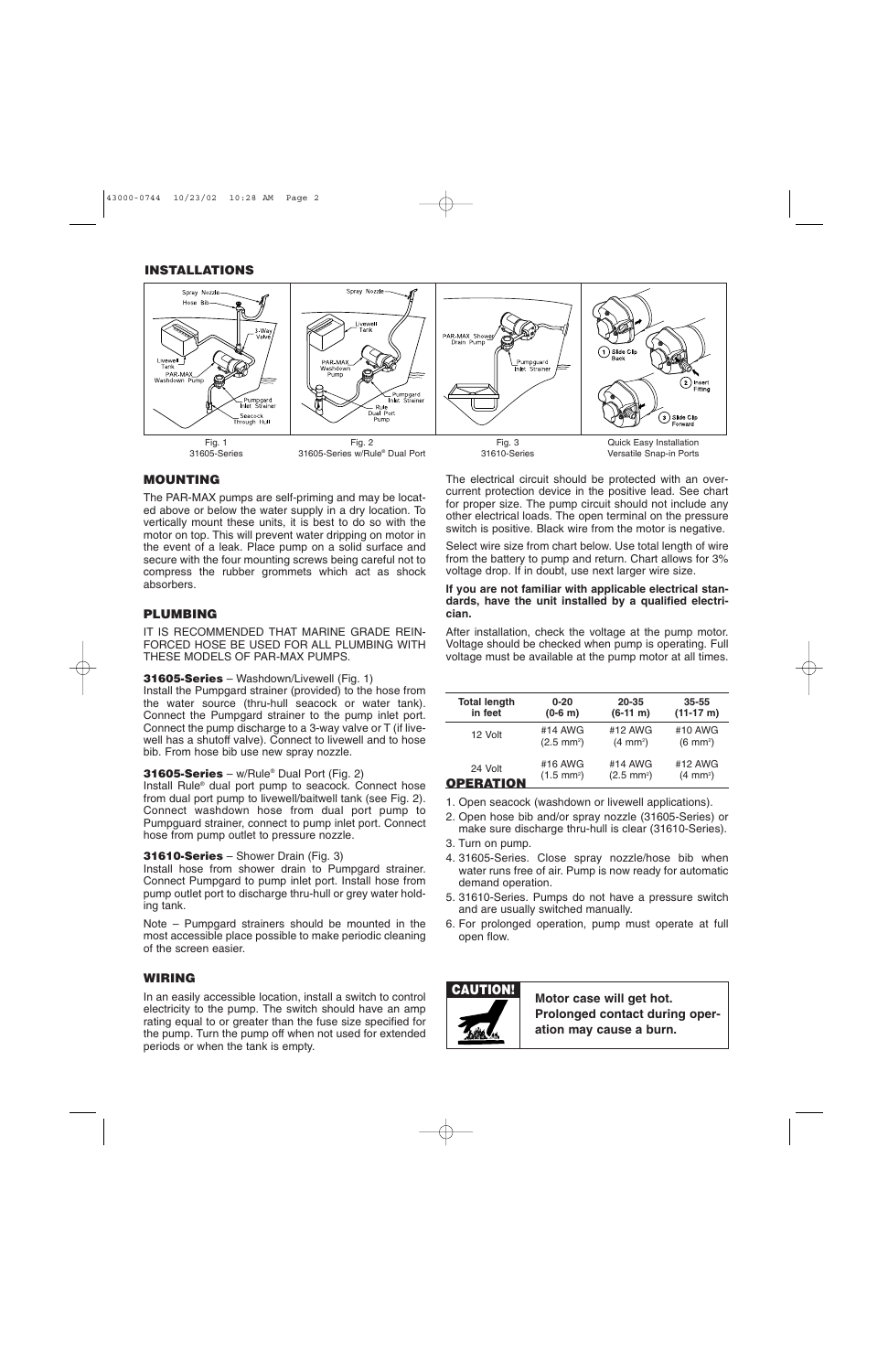

#### **WARNING: DISCONNECT POWER TO PUMP AND OPEN VALVE TO RELIEVE WATER PRESSURE PRIOR TO SERVICING PUMP**



| <b>KEY</b> | <b>DESCRIPTION</b>                                             | <b>QTY</b> | 31610-SERIES - PART NO.  | 31605-SERIES - PART NO.                |
|------------|----------------------------------------------------------------|------------|--------------------------|----------------------------------------|
|            | Upper Housing with Switch                                      |            | 18910-4000               | 18910-4050                             |
| 2          | Valve Kit                                                      |            | 18911-7010               | 18911-7030                             |
| 3          | Diaphragm Kit                                                  |            | 18912-3050               | 18912-3040                             |
| 4          | Lower Housing Kit                                              |            | 18915-9005               | 18915-9002                             |
| 5          | <b>Pressure Switch</b>                                         |            | N/A                      | 18916-0050                             |
| $*6$       | Service Kit                                                    |            | 18920-9053               | 18920-9043                             |
| 7          | Motor Kit - 12V EMC Compatible<br>24V EMC Compatible           |            | 18919-0139<br>18919-1061 | 18919-0139<br>18919-1061               |
| 8          | Slide Clips                                                    |            | 30648-1000               | 30648-1000                             |
| $*$ 9      | Pumphead Assy.                                                 |            | 18914-6300               | 18914-6350                             |
|            | <b>Pumpgard Strainer</b><br>Spray Nozzle US<br>Spray Nozzle EC |            | 46400-0000               | 46400-0000<br>30703-1000<br>30704-1000 |

### **DISASSEMBLE**

#### **Pressure Switch (5)**

- **1.** Disconnect power to pump and open a faucet or valve to relieve system pressure.
- **2.** Remove Rubber Boot, then remove the two visible Pressure Switch Screws located on each side of the Pressure Switch (5).

#### **Upper Housing (1)**

- **3.** Slide Port Clip (8) back and unplug from Tank Plumbing.
- **4.** Loosen but DO NOT remove the four Pump Head Screws and carefully remove Upper Housing Assembly (1).
- **5.** Remove Check Valve (2) and inspect for debris.
- **Check Valve Assembly (2)** Follow Steps 1, 3 & 4
- **6.** Inspect Check Valve (2) and O-Ring

#### **Lower Housing (4)** Follow Step 1, 3 & 4

- **7.** Remove Rubber Plugs on housing (4-A) to access Allen Screw.
- **8.** Rotate Lower Housing (4), so access notch is aligned with Cam Bearing Set Screw (4-C), loosen set screw with a 1/8" Allen Wrench and slide pump head off motor shaft.

#### **Diaphragm (3-B)**

**9.** Loosen four cam piston screws with Phillips head screw driver and pull apart cam (4-B) from Inner Pistons (3-A). (Both pistons (3-A & C) should be replaced when a new Diaphragm (3-B) is installed.)

#### **Motor (7)** Follow steps 1, 3, 4, 7, & 8

### **REASSEMBLE**

#### **Diaphragm (3-B)**

- **1.** Insert Outer Pistons (3-C) into Lower Housing (4-A) by bending pistons at center fold.
- **2.** Placing the Diaphragm (3-B) (flatter side of Diaphragm facing the motor) on the Lower housing (4-A). Press each Inner Piston (3-A) through the Diaphragm and Lower Housing (4A) into Outer Piston (3- C). Hex stem of Inner Pistons (3-A) must be aligned into hex holes in Outer Pistons (3-C). Tighten cam piston screws partially, center piston in diaphragm, and tighten screws securely (18 in. lbs. torque). Also, the Outer Pistons (3-C) must be aligned with alignment slots on Cam Assembly (4-B) making sure screw holes align in cam assembly, otherwise diaphragm will leak.

#### **Cam Bearing (4-B)**

3. **Place Cam Bearing (4-B) over Inner Pistons (3-C) and tighten down** with four Phillips Head Screws. (18 in. lbs. torque) **Lower Housing (4) to Motor (7)**

### Coat motor shaft with grease prior to installing Cam Bearing (4-B).

- **4.** When installing the Lower Housing (4), rotate access notch to align with Cam Bearing Set Screw (4-C).
- **5.** Attach Cam Bearing (4-B) to motor shaft indentation with Cam Bearing Set Screw (4-C). (35 in. lbs. torque)

#### **6.** Reinsert new Notch Plugs. **Check Valve (2)**

- **7.** Place Ferrules (Rubber Cones) in the Upper Housing (1) coned side first.
- **8.** Properly seat O-Ring in Check Valve (2) and insert Check Valve (2) into the Upper Housing (1).

#### **Upper Housing (1)**

**9.** Place Upper Housing (1) on top of the Lower Housing (4-A) and tighten Hex Bolts (30 in. lbs. torque) through the Upper Housing (1) to the Motor.